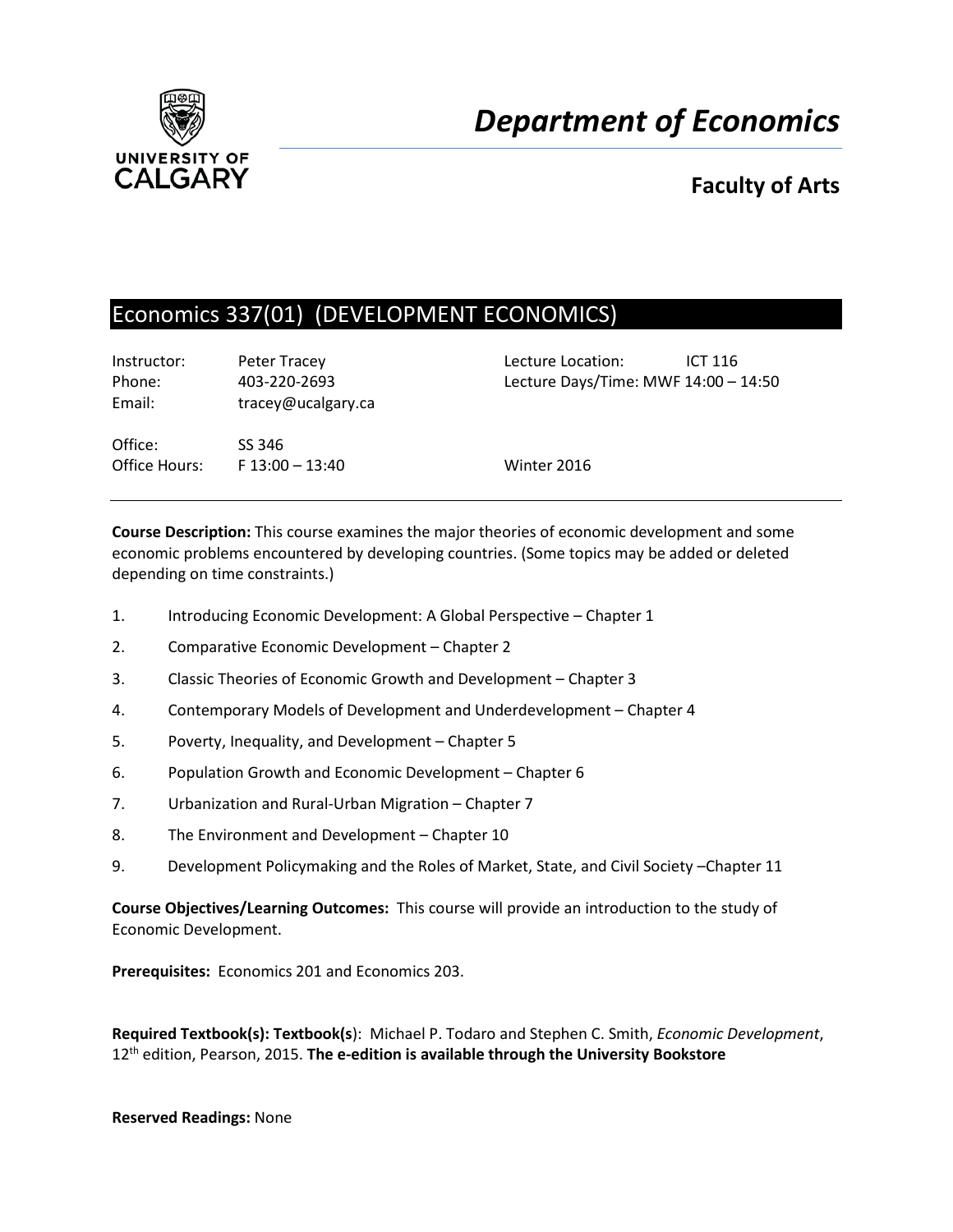#### **Course Requirements/Assessments:**

Your course grade will be computed using two methods:

| Method 1 - | Midterm Test | 30% | Monday, February 8                 |
|------------|--------------|-----|------------------------------------|
|            | Assignment   | 20% | Monday, March 14                   |
|            | Final Exam   | 50% | Date set by the Registrar's Office |
| Method 2 - | Assignment   | 20% | Monday, March 14                   |
|            | Final Exam   | 80% | Date set by the Registrar's Office |

You will receive the higher of the grades computed using these two methods. In order to qualify for Method 2 of the Grading System students must write the Midterm exam. Students should be aware that no "make-up" midterms will be given. Any student, who finds it necessary to miss the midterm exam must notify the instructor in advance and produce a valid medical certificate, or other required documentation in order to have the weighting transferred to the final examination.

**Desire2Learn** This course will make use of the Desire2Learn (D2L) platform. Students who are registered in the course can log on at [http://d2l.ucalgary.ca](http://d2l.ucalgary.ca/) through their student centre. Please note that D2L features a class e-mail list that may be used to distribute course-related information. These e-mails go to your University of Calgary e-mail addresses only.

#### **Grade Determination and Final Examination Details**

Department of Economics Criteria for Letter Grades. Economics professors use the following criteria when assigning letter grades:

| Grade        | Grade | Description                                                                                            | Grade | Grade | Description                                                                                                                                                 |
|--------------|-------|--------------------------------------------------------------------------------------------------------|-------|-------|-------------------------------------------------------------------------------------------------------------------------------------------------------------|
|              | Point |                                                                                                        |       | Point |                                                                                                                                                             |
|              | Value |                                                                                                        |       | Value |                                                                                                                                                             |
| A+           | 4.00  | Outstanding                                                                                            | $C+$  | 2.30  |                                                                                                                                                             |
| A            | 4.00  | Excellent-superior performance,                                                                        | C     | 2.00  | Satisfactory - basic understanding of                                                                                                                       |
|              |       | showing-comprehensive                                                                                  |       |       | the subject matter                                                                                                                                          |
|              |       | understanding of subject matter                                                                        |       |       |                                                                                                                                                             |
| A-           | 3.70  |                                                                                                        | $C-$  | 1.70  | Receipt of a grade point average of<br>1.70 may not be sufficient for<br>promotion or graduation. (See<br>individual undergraduate faculty<br>regulations.) |
| $B+$         | 3.30  |                                                                                                        | D+    | 1.00  |                                                                                                                                                             |
| <sub>B</sub> | 3.00  | Good - clearly above average<br>performance with knowledge of<br>subject matter generally<br>complete. | D     | 1.00  | Minimal pass - marginal<br>performance; generally insufficient<br>preparation for subsequent courses<br>in the same subject.                                |
| $B -$        | 2.70  |                                                                                                        | F     | 0     | Fail - unsatisfactory performance or<br>failure to meet course requirements                                                                                 |
|              |       |                                                                                                        |       | 0     | Incomplete - unsatisfactory (effective                                                                                                                      |

…/2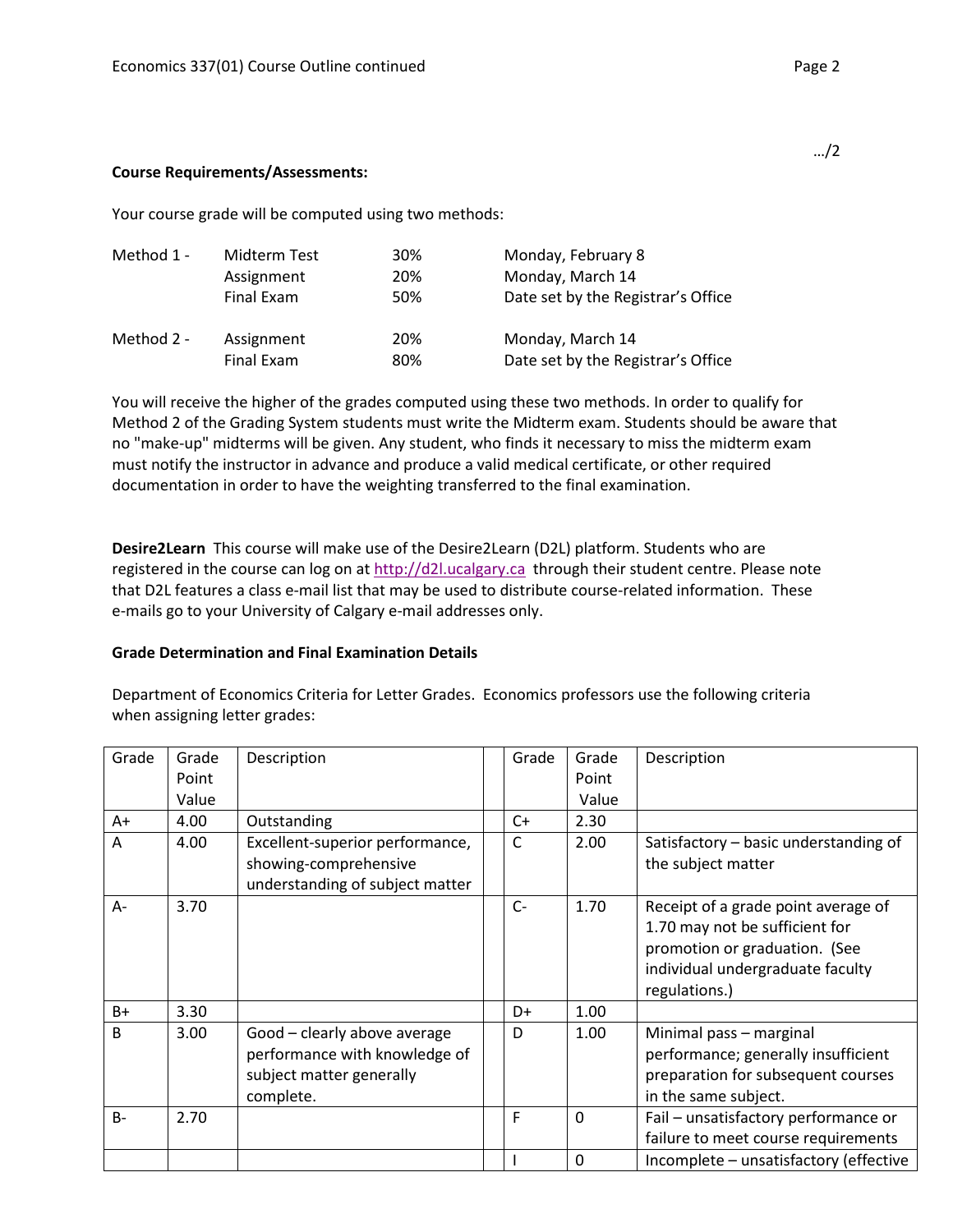#### **Grading Scale**

| A+ | $97 - 100$ | B  | 79 - 83   | C- | $60 - 64$ |
|----|------------|----|-----------|----|-----------|
| А  | $92 - 96$  | B- | 76 - 78   | D+ | $55 - 59$ |
| А- | $89 - 91$  | C+ | $73 - 75$ |    | $50 - 54$ |
| B+ | 84 - 88    |    | $66 - 72$ |    | $0 - 49$  |

Tests and final exams are marked on a numerical (percentage) basis, then converted to letter grades. The course grade is then calculated using the weights indicated above.

A passing grade on any particular component of the course is not required for a student to pass the course as a whole.

There will be a Registrar scheduled final examination, held in a classroom. It will last for 2 hours. Nonprogrammable calculators **WILL** be allowed during the writing of tests or final examinations.

Tests and exams **WILL NOT** involve multiple choice questions.

### **Reappraisal of Grades**

**For reappraisal of graded term work, see Calendar I.2 <http://www.ucalgary.ca/pubs/calendar/current/i-2.html>**

# **For reappraisal of final grade, see Calendar I.3 <http://www.ucalgary.ca/pubs/calendar/current/i-3.html>**

A student who feels that a piece of graded term work (e.g., term paper, essay, test) has been unfairly graded, may have the work re-graded as follows. The student shall discuss the work with the instructor within 15 days of being notified about the mark or of the item's return to the class; no reappraisal of term work is permitted after the 15 days. If not satisfied, the student shall immediately take the matter to the Head of the department offering the course, who will arrange for a reassessment of the work within the next 15 days. The reappraisal of term work may cause the grade to be raised, lowered, or to remain the same. If the student is not satisfied with the decision and wishes to appeal, the student shall address a letter of appeal to the Dean of the faculty offering the course within 15 days of the unfavourable decision. In the letter, the student must clearly and fully state the decision being appealed, the grounds for appeal, and the remedies being sought, along with any special circumstances that warrant an appeal of the reappraisal. The student should include as much written documentation as possible.

#### **Plagiarism and Other Academic Misconduct**

Intellectual honesty is the cornerstone of the development and acquisition of knowledge and requires that the contribution of others be acknowledged. Consequently, plagiarism or cheating on any assignment is regarded as an extremely serious academic offense. Plagiarism involves submitting or presenting work in a course as if it were the student's own work done expressly for that particular course when, in fact, it is not. Students should examine sections of the University Calendar that present a Statement of Intellectual Honesty and definitions and penalties associated with

…/3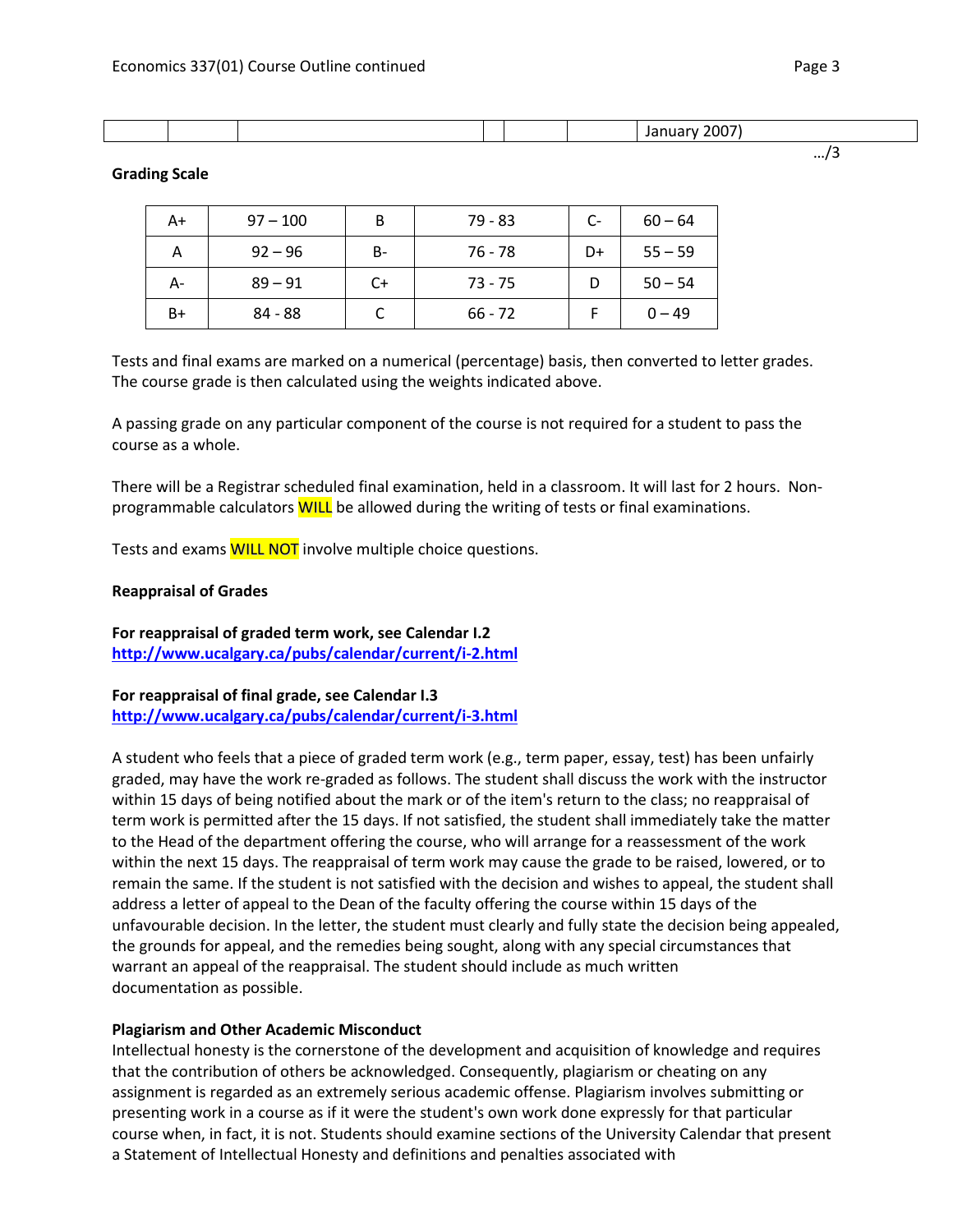Plagiarism/Cheating/Other Academic Misconduct, <http://www.ucalgayr.ca/pubs/calendar/current/k.html>

# **Academic Accommodation**

Students seeking an accommodation based on disability or medical concerns should contact Student Accessibility Services; SAS will process the request and issue letters of accommodation to instructors. For additional information on support services and accommodations for students with disabilities Visit [www.ucalgary.ca/access/.](http://www.ucalgary.ca/access/)

Students who require an accommodation in relation to their coursework based on a protected ground other than disability should communicate this need in writing to their Instructor. The full policy on Student Accommodations is available at [www.ucalgry.ca/policies/files/policies/student](http://www.ucalgry.ca/policies/files/policies/student-accommodation-policy_0.pdf)[accommodation-policy\\_0.pdf](http://www.ucalgry.ca/policies/files/policies/student-accommodation-policy_0.pdf)

# **Absence from a Quiz/Test/Exam**

THERE WILL BE NO MAKEUP OR DEFERRED QUIZZES/TESTS/EXAMS under any circumstances, nor may the quizzes/tests/exams be written early. Students unable to write the quizzes/tests/exams because of documented illness, family emergency, religious observance, or university-sanctioned event will have the weight shifted to the final examination; otherwise a grade of zero will be assigned. If a student cannot write their final exam on the date assigned by the Registrar's Office, they need to apply for a deferred exam [www.ucalgary.ca/registrar/exams/deferred\\_final](http://www.ucalgary.ca/registrar/exams/deferred_final) Under no circumstance will this be accommodated by the department.

#### **Notes:**

- 1. Students should be aware of the academic regulations outlined in The University of Calgary Calendar.
- 2. Examinations will not be given prior to the scheduled date.
- 3 **Students will not be given extra time to complete tests and exams.**
- 4. **The classroom is a No-cell-phone-zone. The use of cell phones for any purpose in class is prohibited. Computers may only be used for note-taking purposes.**
- 5. Students will be responsible for all material listed on the course outline, regardless of whether or not the material has been covered in class, unless the instructor notifies the class that the material will not be covered.
- 6. Please note that the following types of emails will receive no response: emails not addressed to anyone in particular; emails where the recipient's name is not spelled correctly; anonymous emails; emails which do not specify the course and section in which you are registered; and, emails involving questions that are specifically addressed on the course outline.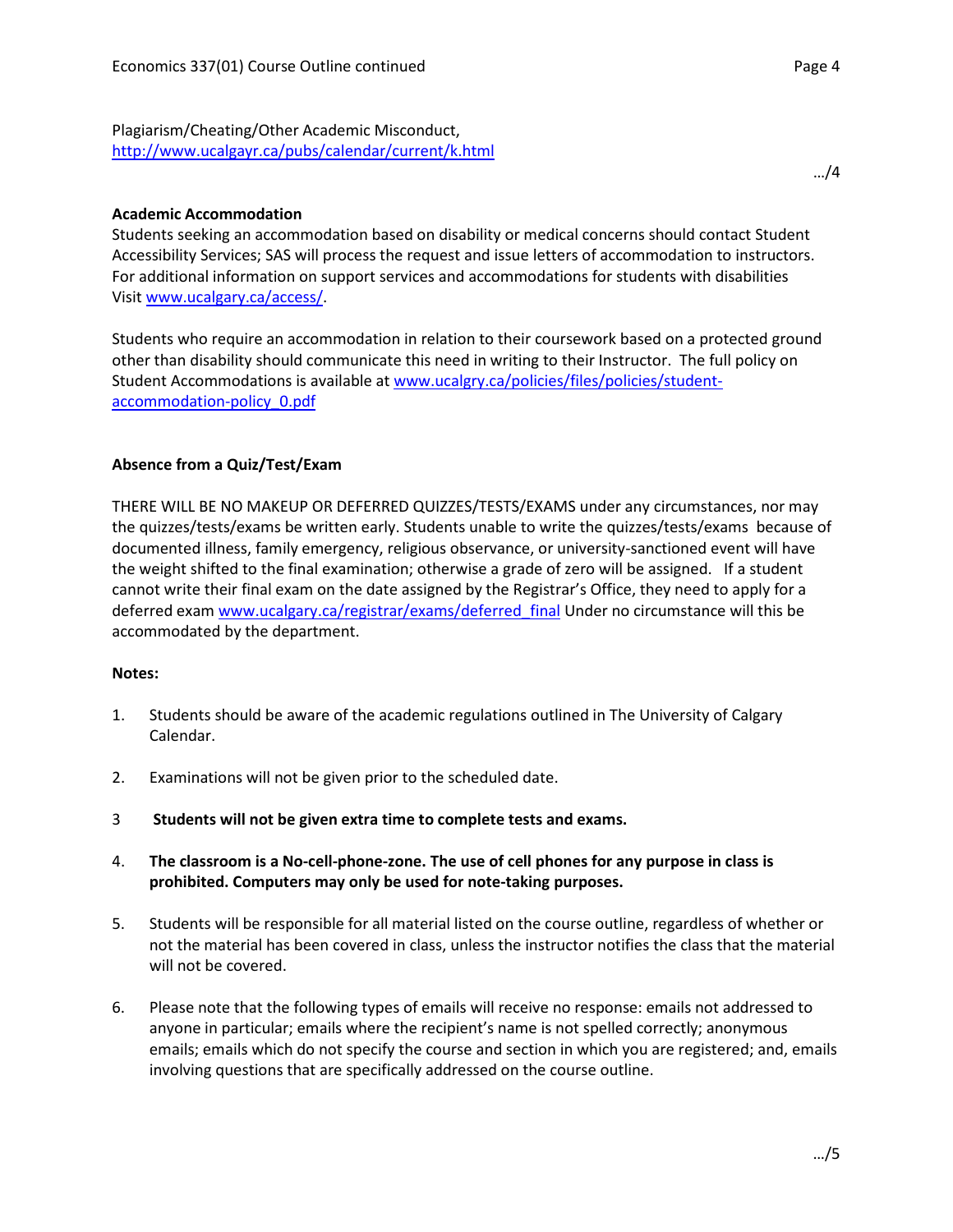#### **Important Dates**

| Date             |                                                                                        |
|------------------|----------------------------------------------------------------------------------------|
| M Jan. 11        | Lecture begins                                                                         |
| F Jan. 22        | Last day to drop full courses (Multi-term) and Fall Term half Courses. No refunds for  |
|                  | full courses (Multi-term or Fall Term half courses after this date.                    |
| M Jan. 25        | Last day to add or swap full courses (Multi-term) and Fall Term half courses. Last day |
|                  | for change of registration from audit to credit or credit to audit.                    |
| F Jan. 29        | Fee payment deadline for Fall Term full and half courses                               |
| Feb. $14-$       | Reading Week. No lectures. University closed on Family Day                             |
| Feb. 21          |                                                                                        |
| <b>F Mar. 25</b> | Good Friday. No classes.                                                               |
| W Apr. 13        | Winter Term Lectures End.                                                              |
|                  | Last day to withdraw with permission from Winter Term half courses.                    |
| Apr. 16 - 27     | Winter Term Exam Period                                                                |

# Students' Union Vice-President Academic: Phone: 403-220-3911 E-mail [suvpaca@ucalgary.ca](mailto:subpaca@ucalgary.ca)

# Students' Union Faculty Representative (Arts)

Phone: 403-220-3913 Office: MSC 251

E-mail [arts1@su.ucalgary.ca](mailto:arts1@su.ucalgary.ca) [arts2@su.ucalgary.ca,](mailto:arts2@su.ucalgary.ca) [arts3@su.ucalgary.ca,](mailto:arts3@su.ucalgary.ca) [arts4@su.ucalgary.ca](mailto:arts4@su.ucalgary.ca)

Society of Undergraduates in Economics (S.U.E.): [www.ucalgary.ca/sue](http://www.fp.ucalgary.ca/econ)

Society of Undergraduates in Economics is a student run organization whose main purpose is to assist undergraduate economics students succeed both academically and socially at the University of Calgary. Services include access to the exam bank, career partnerships with the Career Centre through hosting industry nights and information sessions, recognizing achievements in teaching, and organizing social events for members. They invite you to join by contacting [sue@ucalgary.ca.](mailto:sue@ucalgary.ca)

# *Faculty of Arts Program Advising and Student Information Resources*

- Have a question, but not sure where to start? The Arts Students' Centre is your information resource for everything in Arts! Drop in at SS102, call them at 403-220-3580 or email them at [artsads@ucalgary.ca.](mailto:artsads@ucalgary.ca) You can also visit the Faculty of Arts website at <http://arts.ucalgary.ca/undergraduate> which has detailed information on common academic concerns, including program planning and advice.
- For registration (add/drop/swap), paying fees and assistance with your Student Centre, contact Enrolment Services at 403-210-ROCK [7625] or visit them in the MacKimmie Library Block.
- Online writing resources are available at *<http://www.ucalgary.ca/ssc/resources/writing-support>*